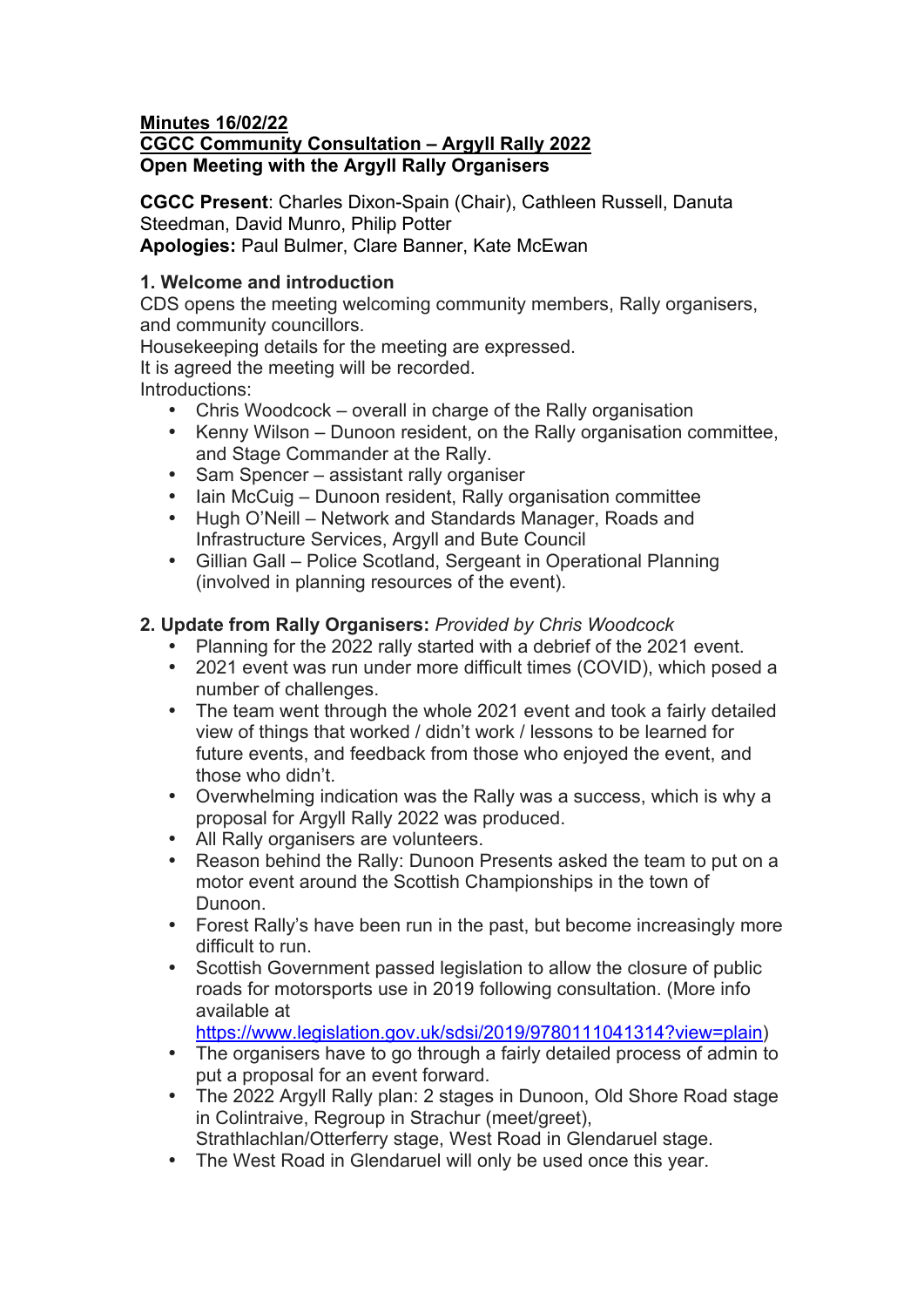- Event will start an hour later in Dunoon this year to allow more time for businesses to trade.
- B8000 Strathlachlan Caravan Park and Inver had challenges last year with visitors trying to reach their accommodation on the Friday – this stage has been moved for more suitable arrival times.
- There will be controlled reccy's for each stage planned this year approx. 2-3 hour sessions, controlling the number of vehicles, drivers will only be allowed to go through twice per road. Dates/times will be agreed with community and competing crews in advance. This should limit the impact. All will be driving road cars, and travelling considerately.

## **3. Feedback from Hugh O'Neill (ABC Infrastructure & Roads)**

- From a Roads Authority perspective, we look at the Rally under the Motorsports regulations, looking at requirements for a temporary TRO to make sure appropriate engagement has been put in place such as contacting local businesses etc.
- Appreciate there were some issues last year. Some of that was done to COVID, some teething issues. But on behalf of organisers they have tried to do the best they can, and this year there's been a huge improvement in consultation.
- Have just received the TTRO request, which will take a number of weeks to go through and make sure everything is there.
- Local traffic and development engineer will review the route.
- Debrief from last year was excellent.
- Working very well together, open lines of communication.

*Question:* Some of the roads proposing to be used need a lot of work e.g. potholes. The West Road is only just being fixed (Feb 2022) from the June 2021 Rally. Do ABC feel these roads are suitable for a rally? *HO'N Response:* Routes will be checked by both ABC and the Rally organisers. On review of the route, if anywhere is identified as unsafe, it will be fixed as quickly as possible.

*Question:* Does ABC have the discretion to refute an application? *HON Response:* Yes but there must be justified reason. If the organisers meet the criteria, ABC will look at it on the merits of the application, the same as any other event. ABC are obliged to look at all applications with a pragmatic view.

**Question:** With the Argyll Rally organizers saying they have out pressure on ABC to ensure roads are in good condition, is this not an admission that the roads are not fit for purpose?

*HON Response* – no, to try and benefit the local community as well as the rally, pressure has been put on to try and better the roads for all users and help enhance the area.

*Community Comment:* There was also large sections on the west glen improved after the rally last year. Several hundred tones of tar lay.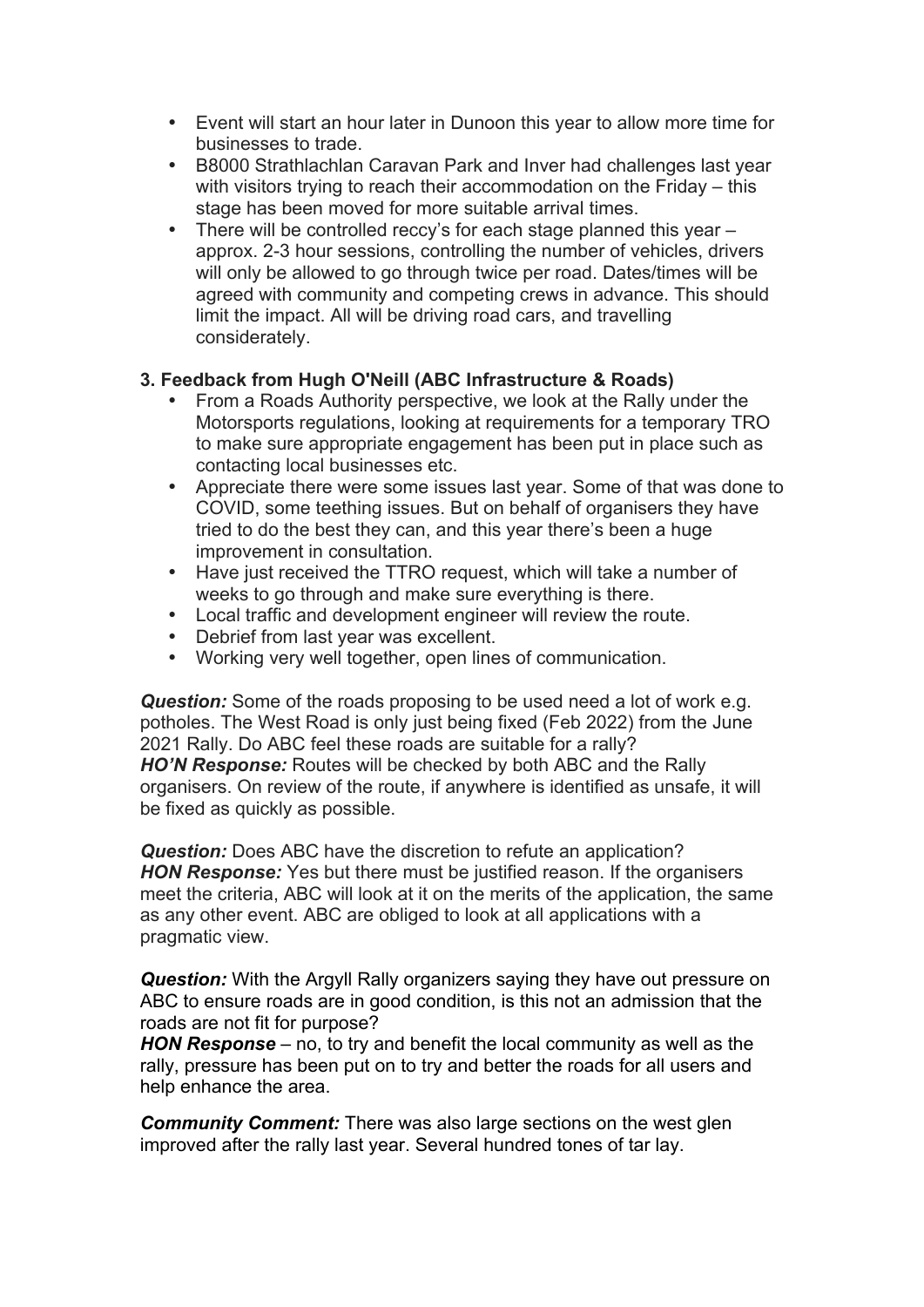*Community Comment:* Not the entire road though, just some of it. The people that use the road for the rest of the year are left with problems.

**Question:** How will the road be repaired AFTER the rally, and not just made fit for purpose before the rally?

*HON Response:* Road condition index throughout all roads in Argyll, each area will get a budget. £10mil last year £5mil this year, significantly lower. ABC Roads Dept work through the road condition index, which highlights electronically what roads need done, and in what priority. Will always try and fix within the confines we have.

*Question:* Safety concerns regarding B866 Allt Glackavoil Bridge. Today the Bridge Inspector did his monthly inspection. Seems to be slight settlement of carriageway on downstream side. If this is not safe for everyday driving how is it safe for a rally? The bridge has a weight restriction.

**Question:** If it is known the rally is going to take place, does that impact the Roads Dept decision on what roads go into the Road Improvement Programme?

*HON Response:* No, not necessarily. The road will just be considered as any other road.

*Question:* If we have a damaged road as residents because of the rally, but the initial survey before the rally doesn't inspect that, what triggers the insurance? What's the threshold for damage?

*HON Response:* Inspector will check after rally, no threshold for it as such, if ABC think damage has been caused by the rally ABC will bill the rally.

*Community Comment:* A lot of the rally damage has not been fixed e.g. crash-site on the West Road Glendaruel. There's still the smell of diesel – side of the road has been overlooked.

*CW Response*: Surprised if diesel spill, as all run on petrol, so maybe from another source. We do try to repair any damage that has been caused, please speak to us.

*Question:* Did the Rally pay for anything last year, repair wise? Or was it laid at the door of ABC. Is the obligation to repair roads to make them fit for the Rally, or fix it afterwards for everyday use?

*HON Response:* No one has said ABC will only fix roads to make them fit for the rally. The Rally spent a considerable amount last year following the event.

#### **4. Feedback from Police Scotland.** *Provided by Gillian Gall.*

- Police Scotland has already identified the resources that will attend the event, an increase on last year.
- Normal policing will continue, and will be supplemented by specific forces for the Rally.
- If there are any problematic areas identified, Police Scotland will certainly look at putting in additional resources. This mainly focuses on areas of anti-social behaviour / spectators under the influence of alcohol and trying to access closed roads.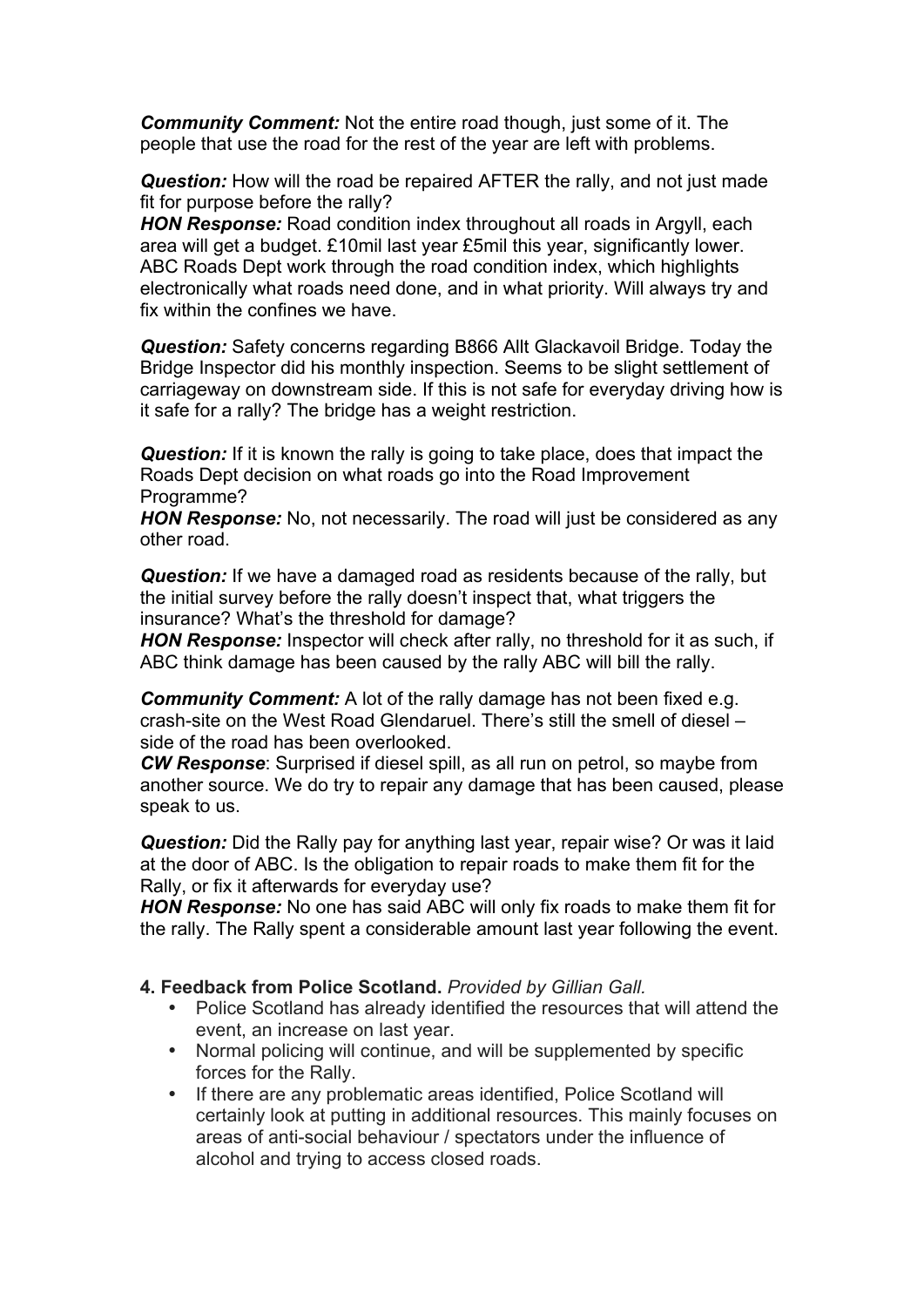- Dedicated roads policing will be there. Their main focus will be between rally staged, making sure all vehicles are driving appropriately (Rally and Public).
- Feedback from 2021 event from policing point of view was that it ran well with no major issues flagged.

#### **5. Summary of views from community members not present.** *Provided by Charles Dixon-Spain, Rally Liaison on behalf of CGCC.*

- From discussions with local residents, generally circa 65-70% are in favour of the rally.
- West Road, Glendaruel is very 50/50 in views.
- Concerns over the condition and safety of the roads pre, during, and particularly post rally is the main concern.
- Further issues identified are the disruption to daily life, disruption to businesses, and environmental issues.
- Kenny Wilson comments that the Rally cars will not travel through the Clachan of Glendaruel this year, and instead use the entrance on the left hand side as you come off the West Road.
- Chris Woodcock comments that the organisers want to take the views of everyone affected into consideration. Obviously there are some constraints from a legal and a practicality point of view, and from other areas. That is why they are having these meetings with communities to try and fit the rally in with everyone as best as possible.

#### **6. Feedback from community members, councillors and businesses who are present**

## *Supporting the Rally*

- "The Argyll Rally was great last year, brought something new and different to the area. It should be built up and supported by the communities."
- "Yes there were teething problems, but there always are, especially during COVID times, but this COULD be something special for the community to benefit from.
- "For 2022 the community could take advantage with food/beverage outlets, create a party atmosphere around it."
- "Having never seen motorsport before, I am now hooked."
- "Invited friends and family to come and stay this year to enjoy it with us."
- "As years progress, the event could grow and grow and provide great benefit to the area."
- "For years groups have tried to bring things to the area it should be welcomed"
- "It takes place over one weekend. One weekend of disruption only.'
- "Last year spectators were only given permission to attend the event 48hours before (COVID restrictions) – this didn't leave time to organise anything.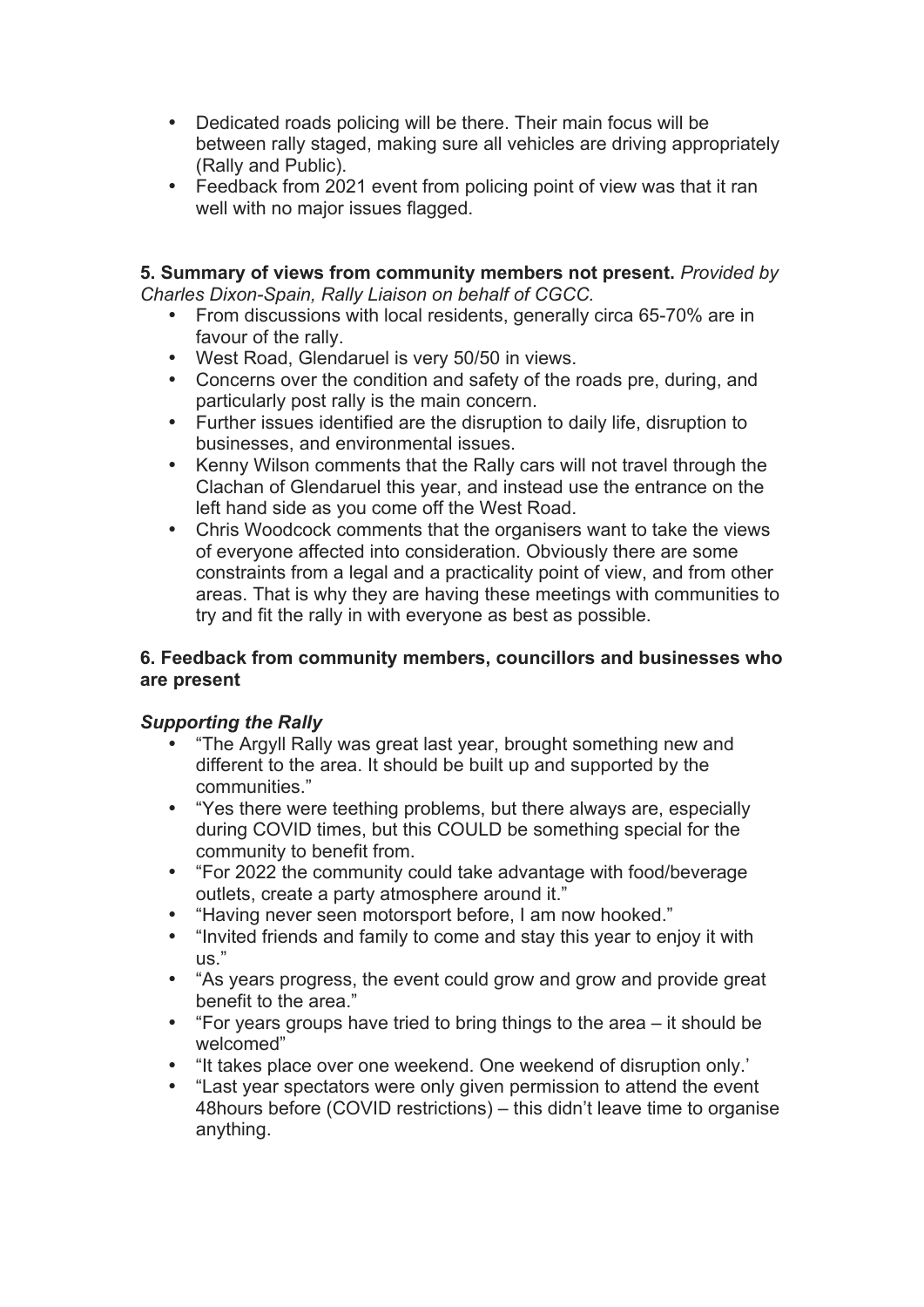## *Opposing the Rally*

- Far more disturbance than people expected, especially with the marshalling.
- Huge difference between the roads of Dunoon and the back roads of ColGlen. Not an appropriate event for the roads of ColGlen.
- Not fulfilling promises post-Rally with the West Road still damaged from last years event.
- Marshalls were shambolic and untrained last year.
- Traditionally rally's were in forests and well policed to have it in residential areas and public roads is dangerous.
- Frightened of the fear of accident.<br>• The event causes discuption to bus
- The event causes disruption to businesses e.g. unable to fulfill changeover days. Home Farm Cottages have regular visitors not coming back this year due to the Rally.

## *Open Q&A*

Question: Regarding the Colintraive stage, there are concerns with the Rally effecting travelling to/from the ferry. Where will the rally cars wait? Will the Rally delay those travelling to/from ferry throughout the day? CW Answer: The cars will be managed at the large passing place.

*Question*: "Rally Drivers will be gathering in Dunoon and Strachur out with the stages for locals to meet. Could this happen in ColGlen? *CW Response:* The visit to Strachur was a direct request from the Strachur Community – we would be happy to discuss arranging this for ColGlen too. We would like to connect with residents and businesses to capitalise for the rally – e.g. parking/food/retail, and take benefit from the number of visitors the Rally attracts.

**Question:** Regarding the driving speeds of drivers during recce, is there an agreed speed limit and will it be policed?

*CW Response:* Yes, it will be monitored. There is a speed limit of 30mp for the competing teams during reccys. They will also be in road cars and not rally cars.

**Question:** How do you plan to control vehicle access out with the set times, and what are the consequences for competitors who do not adhere to this? *CW Response:*

Drivers will be told when the agreed recce times are, and will have to register for the sessions they wish to take.

If there is evidence any of them do their own recces out-with these times, they will be excluded from the competition and reported to Motorsport UK, which will likely result in a penalty of a minimum of 5 year ban on competing. Drivers have been excluded from events before.

*Question:* Where were the toilet facilities for the rally participants and marshalls last year? There are a number of reports of people urinating in full public view

*CW Response:* Working on getting more toilets in appropriate areas for 2022. There are toilets at the beginning and end of every stage. It is beyond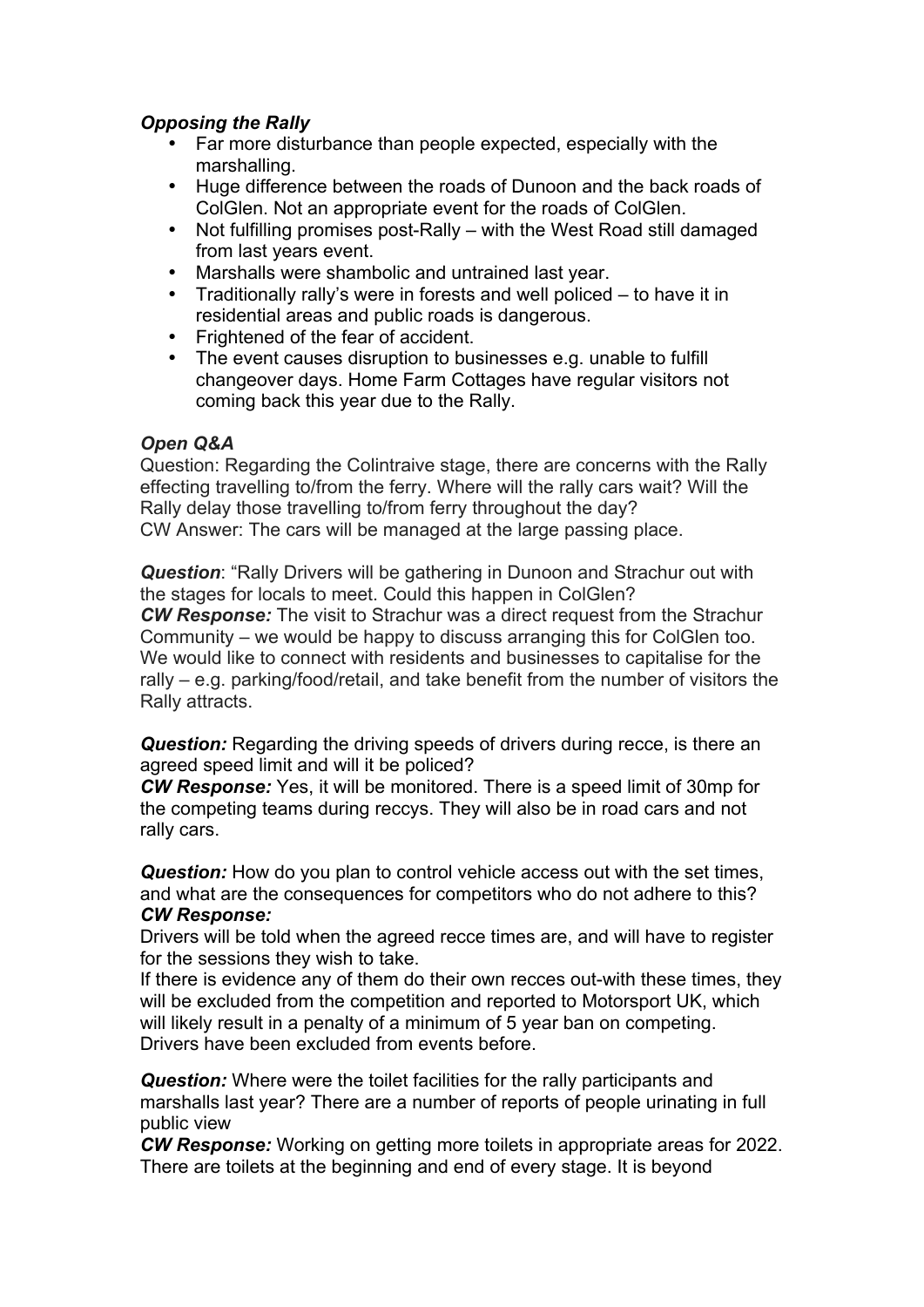unacceptable for public urination; please do report this to the Organisers if witnessed at future events.

**Question:** Is there an alternative walkway signposted for the Loch Lomond and Cowal Way during the event?

*CW Reponses:* Yes. There will be signage regarding the Rally regarding the Cowal Way, as there was last year, identifying alternate routes. The alternate route is along the A886 – not ideal, but will be risk assessed and offers an option.

## *Final Comments from the Community:*

- Resident lives on the A886, which was not a rally stage but was a main road used by the rally travelling from stage to stage. There was no correspondence from the Rally last year, and had no idea it was happening.
- Increased communication is key.
- We need to make sure as a community we have community benefit not trying to be negative, just trying to get as much info as possible and try to mitigate potential issues.
- Last years rally raised several hundred pounds for charity from parking.

# **Closing Comments from the Rally organizers:**

- We are very open to helping communities capitalize on the Rally.
- We can help advertise accommodation/services/events on our social media pages.
- Contact us and we can discuss working together.
- There is a significant amount of health and safety detail surrounding the event, including Rally rescue and emergency teams (not just for competing cars, but all). There have been may incidents where people have required medical attention during rally's, both related and unrelated to the actual competition itself.
- Very interested to hear about concerns people have from last year would like to discuss directly (e.g. shambolic marshalling)
- We will identify and promote the spectator areas as soon as possible so communities and visitors can plan. We must have the route confirmed before we can release spectator plans.

## **7. Summary of meeting at its conclusion including action points and next steps**

- Following this constructive discussion, the CGCC will create a response covering details discussed.
- Community members and businesses are welcome to contact either/or/both the Community Council and Argyll Rally organisers to discuss any points further.

# **8. Further information provided**

- At the meeting, Cllr Alan Reid shares the legislation that states:
- *(3) The roads authority may make the motor sport order if satisfied that—*